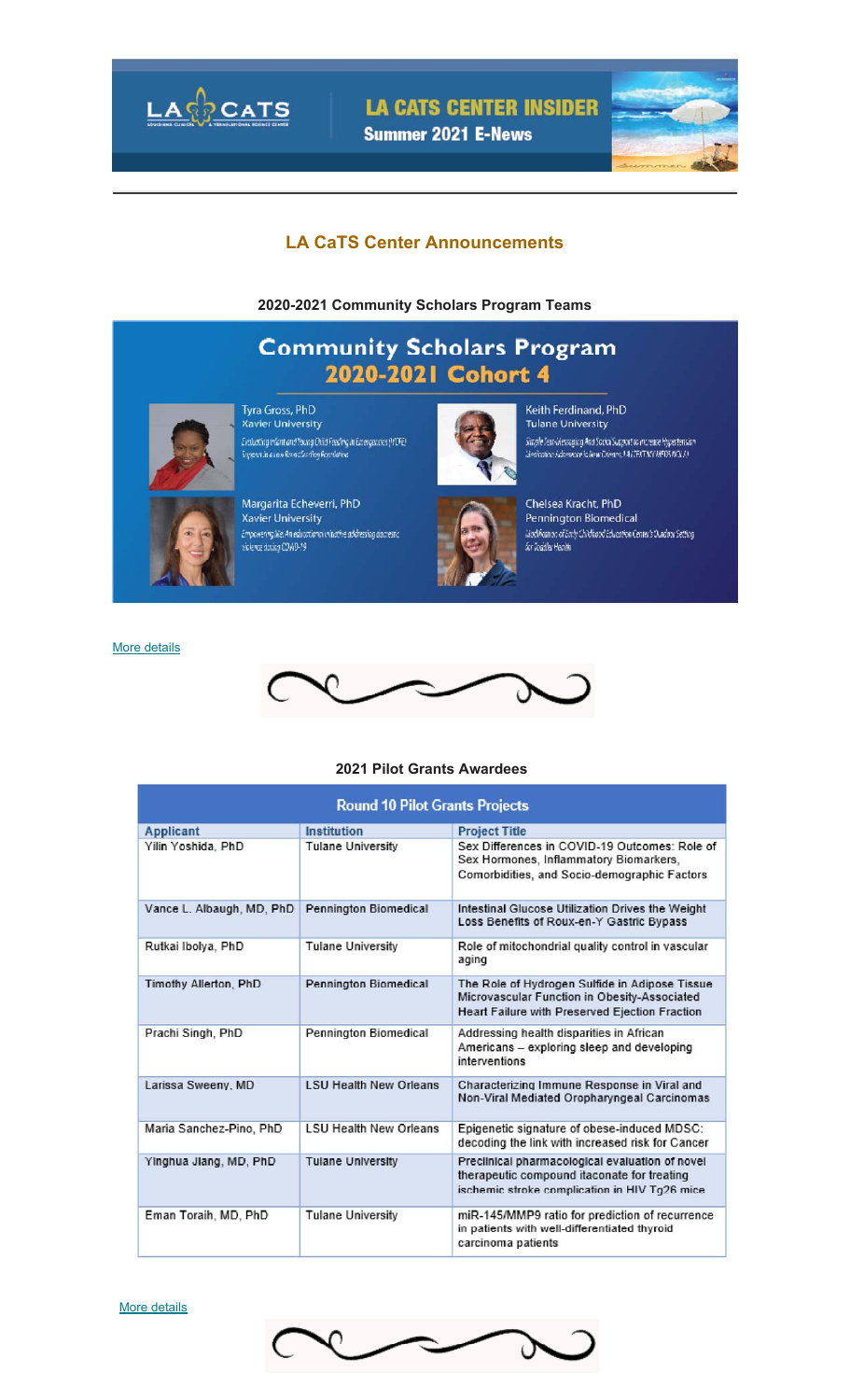

# **LA CaTS Investigators' Obesity & Cancer Research in** *Obesity* **Journal**

Congratulations to Dr. Maria Sanchez-Pino (LSU Health New Orleans), Dr. Justin Brown (Pennington Biomedical), Dr. Peter Katzmarzyk (Pennington Biomedical), Dr. Lucio Miele (LSU Health New Orleans), Dr. Jovanny Zabaleta (LSU Health New Orleans), and Dr. Augusto Ochoa (LSU Health New Orleans), for their contribution to this important work and publications partially supported by the LA CaTS Center. More details

# **New Study Shows Hospitalization Rates for New Onset Pediatric Type 2 Diabetes Doubled During COVID-19 Pandemic**

Dr. Daniel Hsia (Pennington Biomedical) presents on "Initial Presentation of Children with Type 2 Diabetes during the COVID-19 Pandemic" at the American Diabetes Association 81st Scientific Sessions. More details



National **COVID** Cohort Collaborative

## **Interested in a national data resource to study COVID-19?**



• More details



# **Funding & Training Opportunities**

**LA CaTS Grant Development Award Program** supports investigators with sufficient preliminary data to support collaborative grant-writing teams. Awards are up to \$5,000 in total costs.

• More details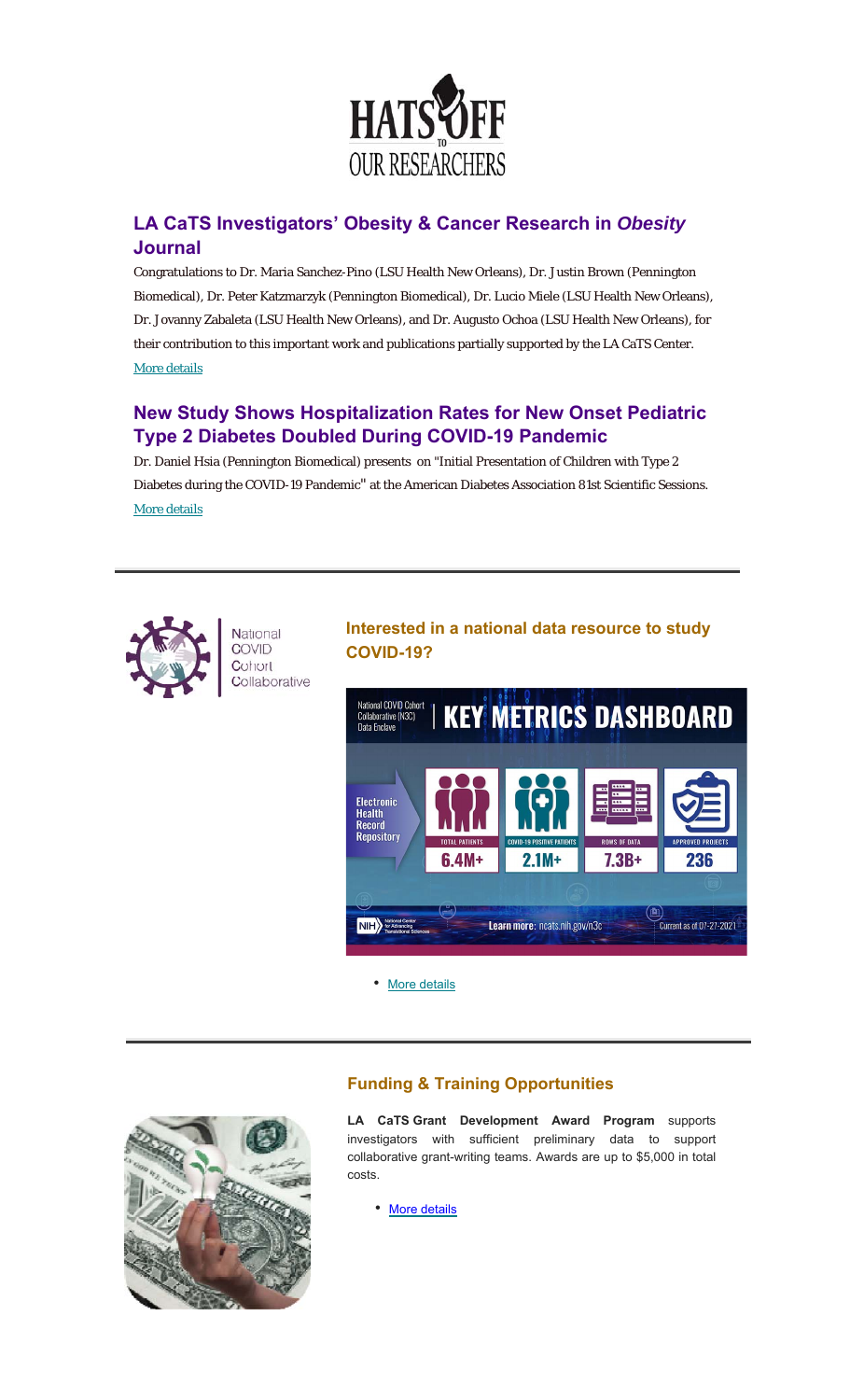



**LA CaTS Visiting Scholars Program** supports training opportunities for junior investigators to enhance skills or learn new technique. Awards are up to \$5,000 in total costs.

• More details

The Pennington/Louisiana NORC is pleased to announce a Pilot and Feasibility Grant Program to establish opportunities designed to increase the number of investigators from underrepresented groups and/or disadvantaged backgrounds as well as individuals with disabilities. The NORC will give highest priority to research related to nutrition/obesity throughout the lifespan. The P&F awards are intended to generate preliminary data for the investigator to obtain extramural research funding from the NIH (e.g., R01).

- **Submission Deadline for LOI**: September 17, 2021
- **Funding available**: \$100,000
- More details

### **Events & Deadlines**

| August <sub>2021</sub> |                  |               |     |           |               |            |  |  |
|------------------------|------------------|---------------|-----|-----------|---------------|------------|--|--|
| SUN<br>≕               | Michij<br>$\sim$ | TUE<br>$\sim$ | WED | THU<br>-- | Fax<br>$\sim$ | 5.41<br>-- |  |  |
|                        | ь                | Š.            | ı   | ĸ         | is.           | ٠          |  |  |
|                        | 6                | O             | T   | Ð         | ь             | м          |  |  |
| ь                      | 'n               | b             | ×   | ÌЮ        | <b>bo</b>     | 63         |  |  |
| bo.                    | ho.              | bi.           | b.  | $\sim$    | bo            | bs.        |  |  |
| $\sim$                 | <b>SOV</b>       | w             |     |           |               |            |  |  |



**Aug. 25**: 2021 NIH IDeA Western Regional Webinar To register and for more information, visit the event website at https://survey.nmsu.edu/surveys/?s=MCPPWME4EJ

**Aug. 27:** New Orleans Community Advisory Board Meeting

**Sept. 9-11:** Diabetes, Obesity, and Cardiovascular Disease Virtual Summit

Register now for early bird rates for the 15th Annual Diabetes, Obesity & Cardiovascular Disease Summit!

Sept. 29-30: "Methodological Approaches for Whole Person Research" workshop

Free registration is required, and this workshop will be videocast and archived for future viewing.

Missed the 2021 Professional Development Plenary Talk? Watch it now!

View Full Calendar

**ID-1 ESEARCH RESOURCES FUNDING PUBLICATIONS SEMINARS COMMUNITY** 

#### **COVID-19**

Visit our **COVID-19 Research Resources** Webpage!

- Introducing the new Louisiana COVID-19 Clinical Trial Database **& Publication Resource (LA CPR)**
- **Louisiana COVID-19 Seminar Series** is taking a break for the summer. Seminars are recorded and available for viewing on our *YouTube* channel.

More details